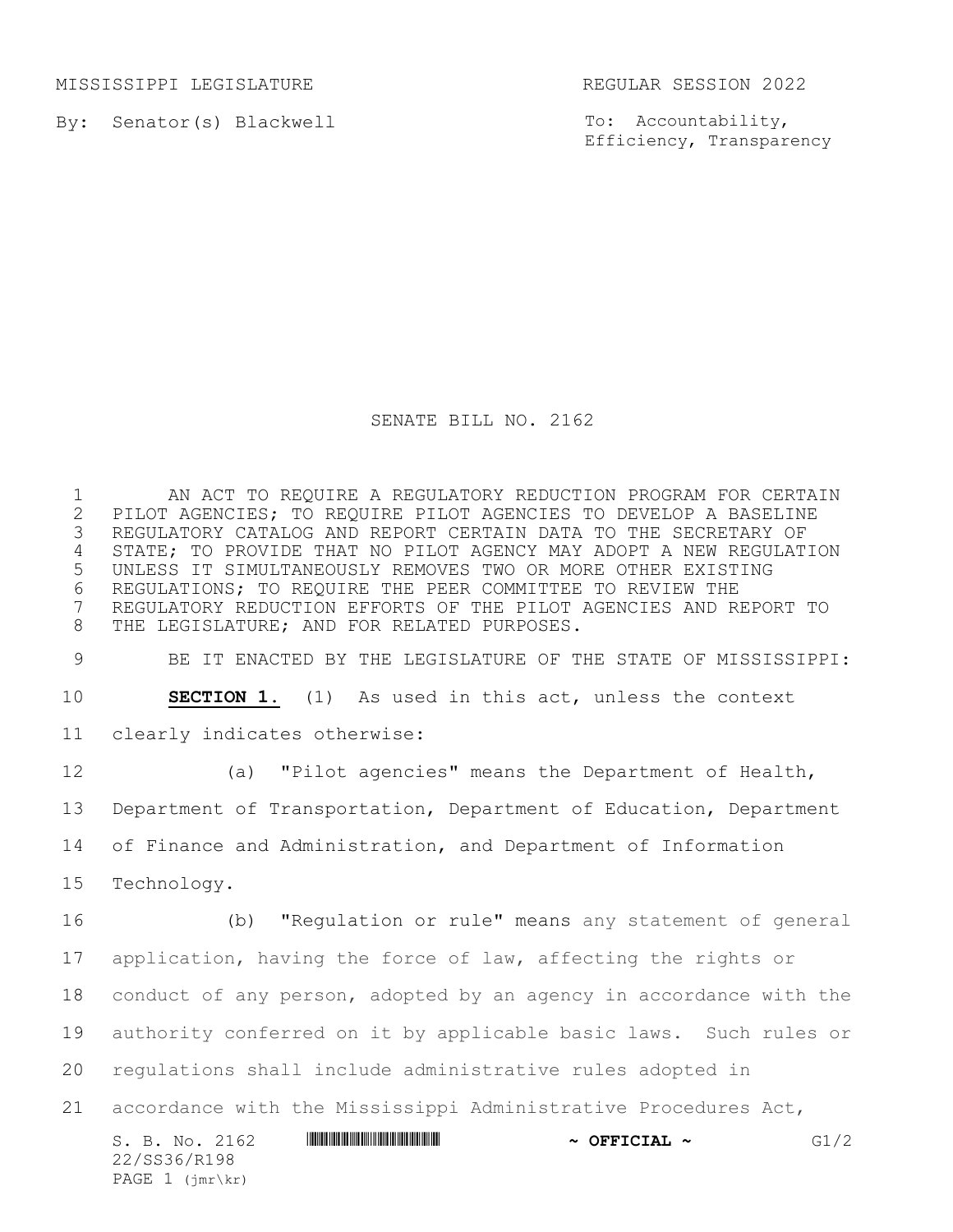Section 25-43-1.101 et seq., as well as any policy instrument, such as a guidance document, that includes a regulatory requirement.

 (c) "Regulatory requirement" means any action or step that must be taken, or piece of information that must be provided, as stipulated by statute, regulation, policy or form, in order to access services, carry out business or pursue legislated privileges.

 (d) "Guidance document" means an agency statement of general applicability, intended to have an effect on the behavior of regulated parties, that sets forth a policy on a statutory, regulatory, or technical issue, or an interpretation of a statute or regulation. Agency guidance documents include memoranda, manuals, policy statements, interpretations of law or rules, and other material of general applicability.

 **SECTION 2.** (1) Every pilot agency shall undertake a review of every regulation, rule and requirement under its jurisdiction and prepare a base inventory, which shall include a numeric count, of the regulatory requirements in its existing rules.

 (a) As part of this review, every pilot agency shall: (i) Accept written public comments for at least a 60-day period;

 (ii) Hold at least two (2) public hearings to allow citizens and businesses to identify regulations that are ineffective, unnecessary or unduly burdensome;

S. B. No. 2162 **\*\*\* AND \*\*\* AND \*\*\* AND \*\*\* AND \*\*\* OFFICIAL \*\*** 22/SS36/R198 PAGE 2 (jmr\kr)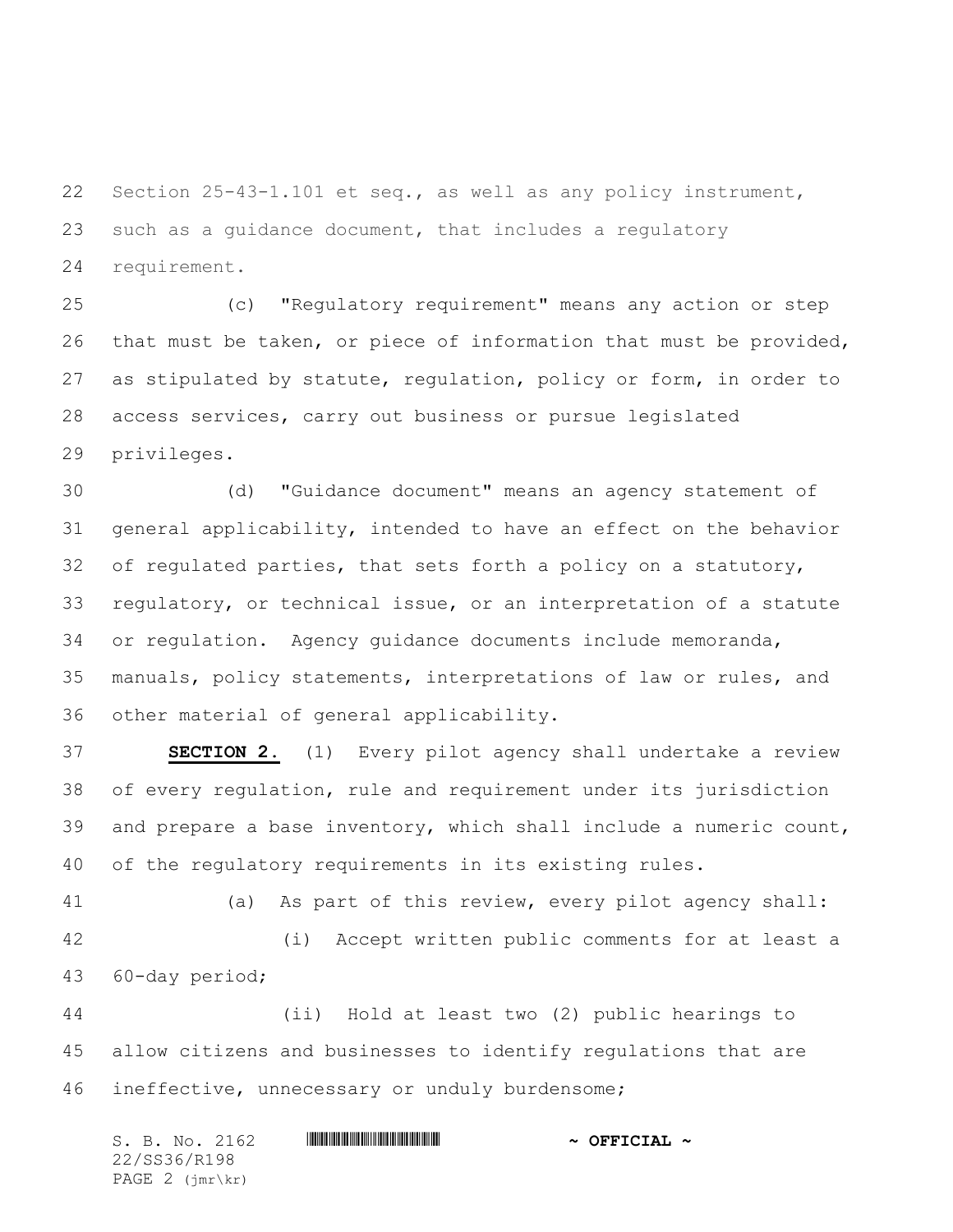(iii) Solicit and incorporate comments and advice from private citizens, stakeholders, regulated entities and other interested parties; and

 (iv) Complete the review within one hundred twenty (120) days of the enactment of this section.

 (b) Every agency shall designate a Rule Review Officer to oversee the review.

 (c) For each existing regulation under its purview, every agency shall affirm in a report submitted to the Secretary of State, within one hundred eighty (180) days of the enactment of this section:

 (i) The number of regulatory requirements contained in the regulation;

 (ii) Whether the regulation is mandated by state or federal law or a court order, identifying the specific federal or state code section or court order that authorizes the regulation; or whether the regulation is issued at the discretion of the regulating agency;

 (iii) Whether the regulation is essential to the health, safety, or welfare of Mississippi residents;

 (iv) Whether the regulation is the least restrictive regulation necessary to protect consumers from present, significant and substantiated harms that threaten public health and safety;

 $S. B. No. 2162$  **\*Soft and the substitution of the set of**  $\sim$  **OFFICIAL**  $\sim$ 22/SS36/R198 PAGE 3 (jmr\kr)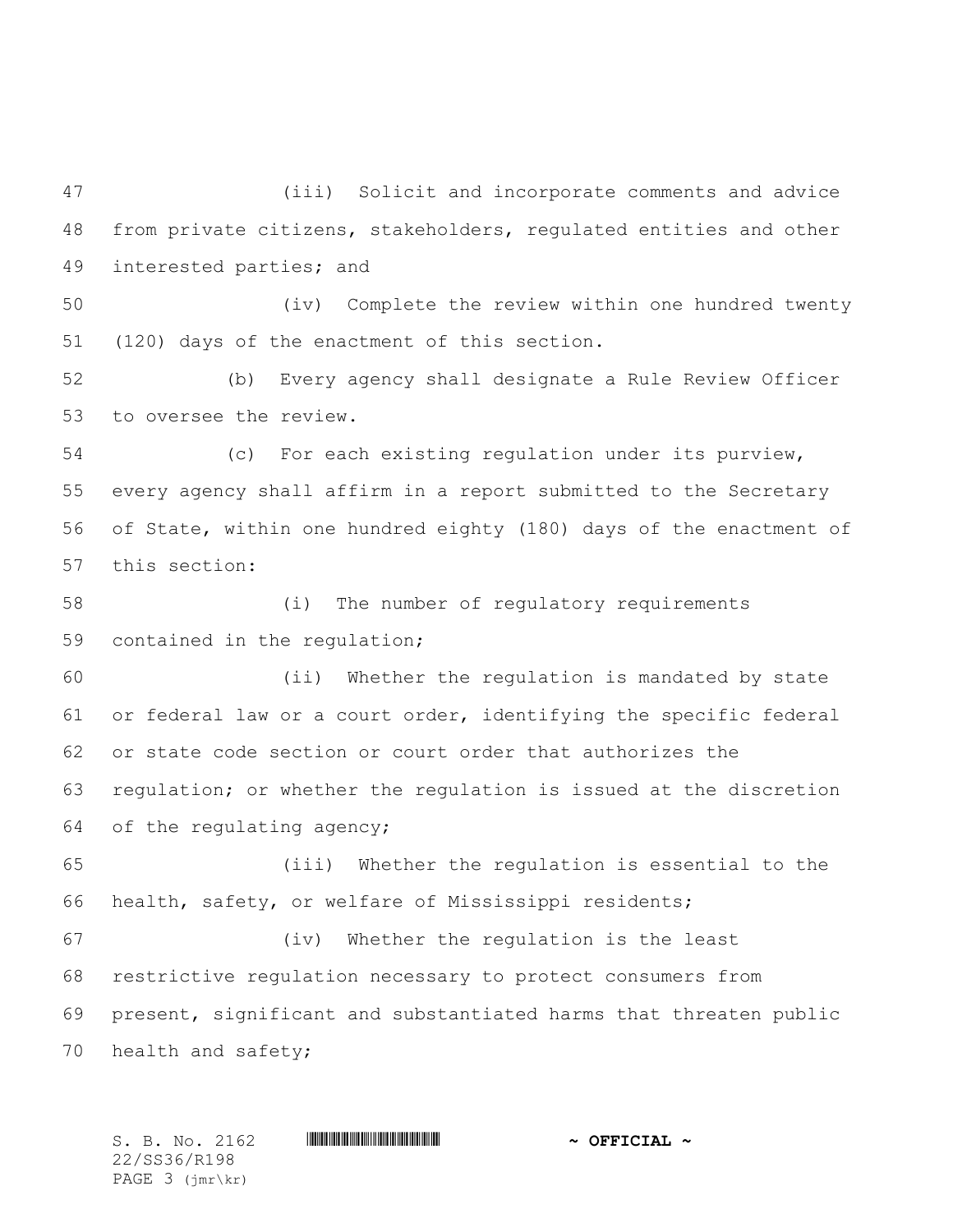(v) An estimate of the annual costs imposed by the regulation;

 (vi) A process and schedule to measure the effectiveness of the regulation in the future, including identifying data that can be used in a retrospective cost-benefit analysis to assess the regulation's effectiveness;

 (vii) Alternatives that have been considered as a 78 substitute for the regulation; and

 (viii) Whether the regulation is based on the most up-to-date and credible scientific, technical, economic and other relevant evidence.

 (2) Based on the information collected in the reports required by subsection (1)(c) of this section, every pilot agency shall amend or rescind rules identified in its base inventory of regulatory requirements as necessary to reduce the total number of 86 regulatory requirements under its purview by thirty percent (30%), according to the following schedule:

 (a) A ten percent (10%) reduction not later than December 31, 2022;

 (b) A twenty percent (20%) reduction not later than December 31, 2023;

 (c) A thirty percent (30%) reduction not later than December 31, 2024.

 (3) Before proposing a new rule for publication in the Mississippi Administrative Bulletin, each pilot agency must

S. B. No. 2162 **\*\*\* AND \*\*\* AND \*\*\* AND \*\*\* AND \*\*\* OFFICIAL \*\*** 22/SS36/R198 PAGE 4 (jmr\kr)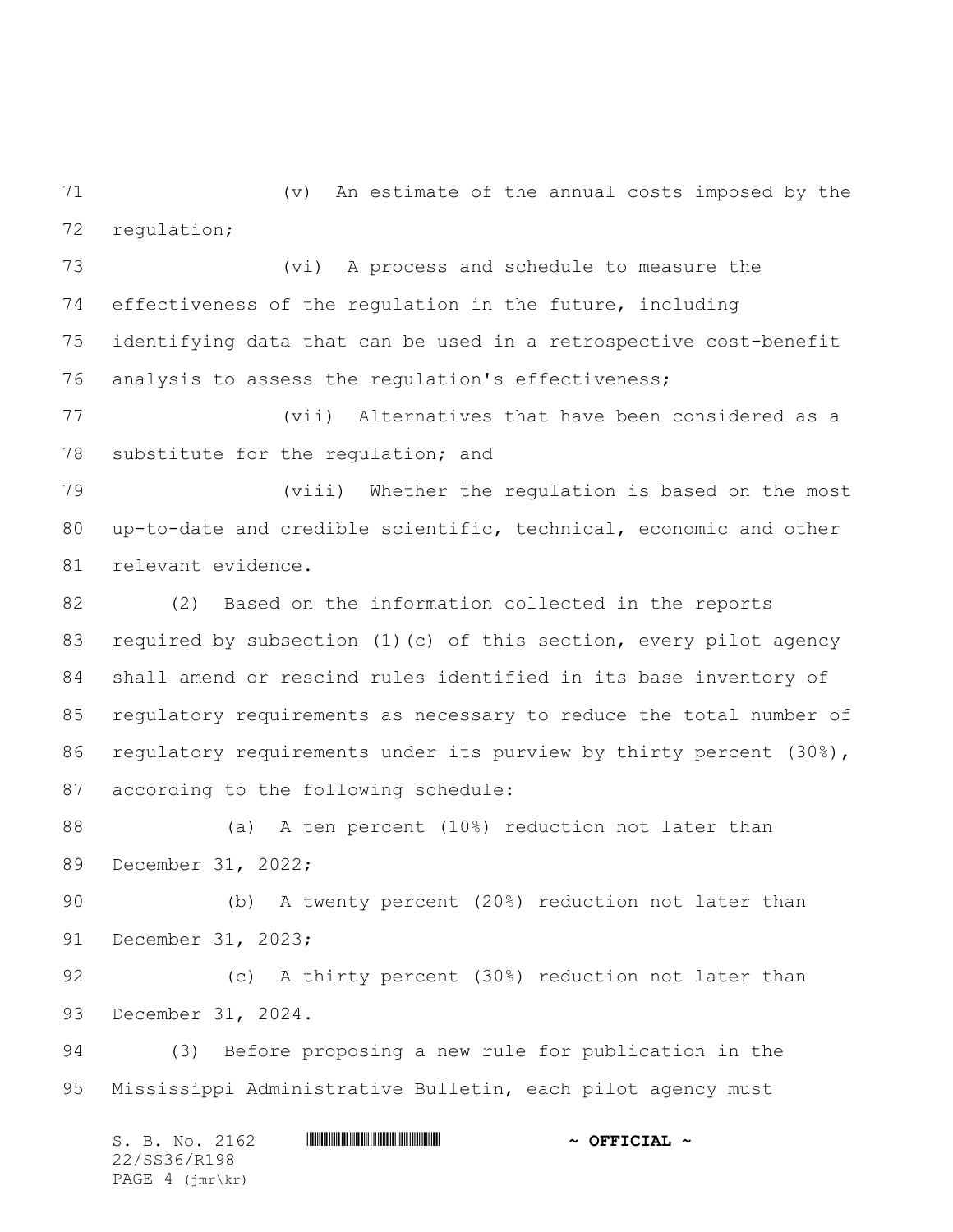initiate the repeal of at least two (2) existing rules and provide a statement to the Secretary of State identifying the two (2) rules that have been repealed, along with an explanation as to what the repeal will accomplish in terms of increasing economic opportunities for the citizens of Mississippi and streamlining state government. The provisions of this subsection (3) shall remain in effect until a thirty percent (30%) reduction in regulatory requirements is achieved by the pilot agency, after which the repeal of at least one existing rule shall be required before the pilot agency proposes a new rule for publication in the Mississippi Administrative Bulletin.

 **SECTION 3.** (1) The Secretary of State shall report annually to the Speaker of the House of Representatives and the Lieutenant Governor no later than February 1, 2023, February 1, 2024, and February 1, 2025, on the progress of the regulatory reduction pilot program established pursuant to this act.

 (2) If, by February 1, 2025, the program has achieved less than a thirty percent (30%) total reduction in regulations and regulatory requirements across the pilot agencies, the House Appropriations Committee and the Senate Finance Committee shall initiate a budgetary audit of each agency participating in the pilot program to assess what obstacles exist to meeting the thirty percent (30%) reduction goal. Further, the Joint Legislative Committee on Performance Evaluation and Expenditure Review (PEER) shall initiate and conduct a review of the regulatory reduction

S. B. No. 2162 **\*\*\* AND \*\*\* AND \*\*\* AND \*\*\* AND \*\*\* OFFICIAL \*\*** 22/SS36/R198 PAGE 5 (jmr\kr)